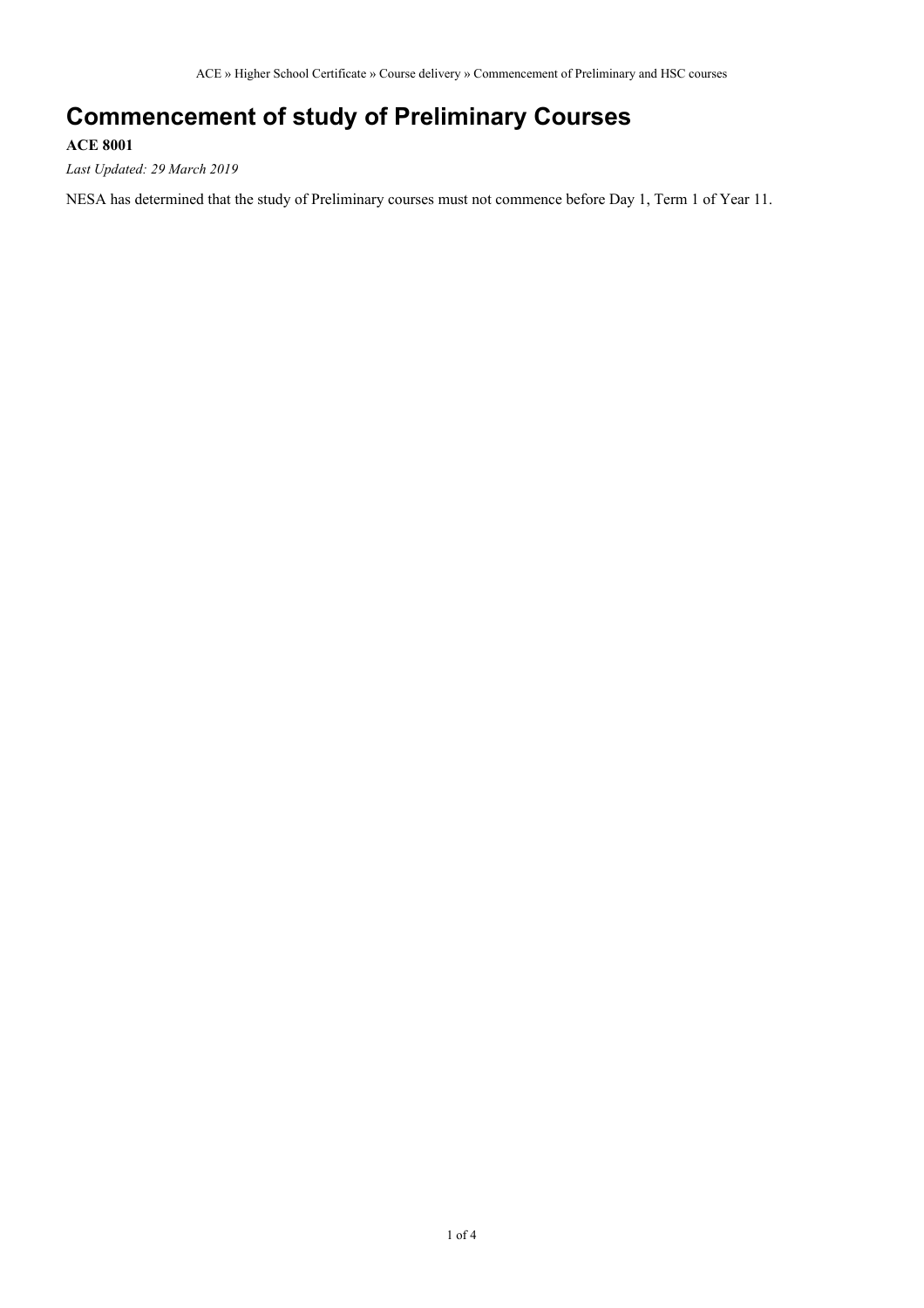# **Compressed curriculum HSC delivery model**

#### **ACE 8050**

*Last Updated: 13 July 2017*

## **What is a compressed curriculum delivery model?**

A compressed curriculum delivery model allows completion of Stage 6 Preliminary and HSC courses including the HSC examination(s) in approximately one calendar year instead of two years.

## **Early commencement**

Compressed curriculum delivery may start before Day 1 Term 1 of Year 11 provided that approval from the NESA has been granted and the following criteria are met:

- The delivery model does not give students any time advantage for the study of the courses
- Teaching of Preliminary courses does not commence before Week 6, Term 4 of Year 10.

# **Notifying NESA**

Schools currently implementing a compressed curriculum delivery model are required to annually notify NESA through *Schools Online* by the end of Week 5, Term 3 that they intend to continue to do so the following year.

Schools intending to implement a compressed curriculum delivery model for the first time are required to apply to NESA through Schools Online by the end of Week 5, Term 3 of the year of early commencement.

Visit *Schools Online* > Administration Functions > School Settings to find the relevant section.

# **Meeting NESA requirements**

Schools must follow NESA curriculum and assessment requirements, policies and procedures detailed in ACE when delivering a compressed curriculum model including, but not limited to, the following requirements.

### **Eligibility requirements for entry into Preliminary courses**

Students must comply with eligibility requirements for entry into Preliminary courses including completion of Record of School Achievement requirements.

### **Indicative time**

A unit of study comprises 60 hours indicative time in each of the Preliminary and HSC courses.

## **Submission of student data**

Entries for Preliminary and HSC courses delivered via a compressed curriculum delivery model in the same calendar year must be undertaken in *Schools Online* concurrently. To confirm *Schools Online* deadlines for entry and course enrolment, please refer to the NESA Timetable of Actions for Secondary Schools available on the NESA website.

### **Preliminary grades and related non-completion 'N' determinations**

Preliminary grades for students undertaking compressed curriculum delivery model must be submitted in the period detailed in the NESA Timetable of Actions for Secondary Schools.

Where it is considered necessary to issue an 'N' determination warning letter in relation to a Preliminary course, sufficient time should be given to the student to satisfactorily fulfil course requirements. A decision to issue an 'N' determination should also allow sufficient time for an in-school appeal process to take place.

If an 'N' determination is issued mid-year for a Preliminary course and the student wishes to appeal the decision, they should first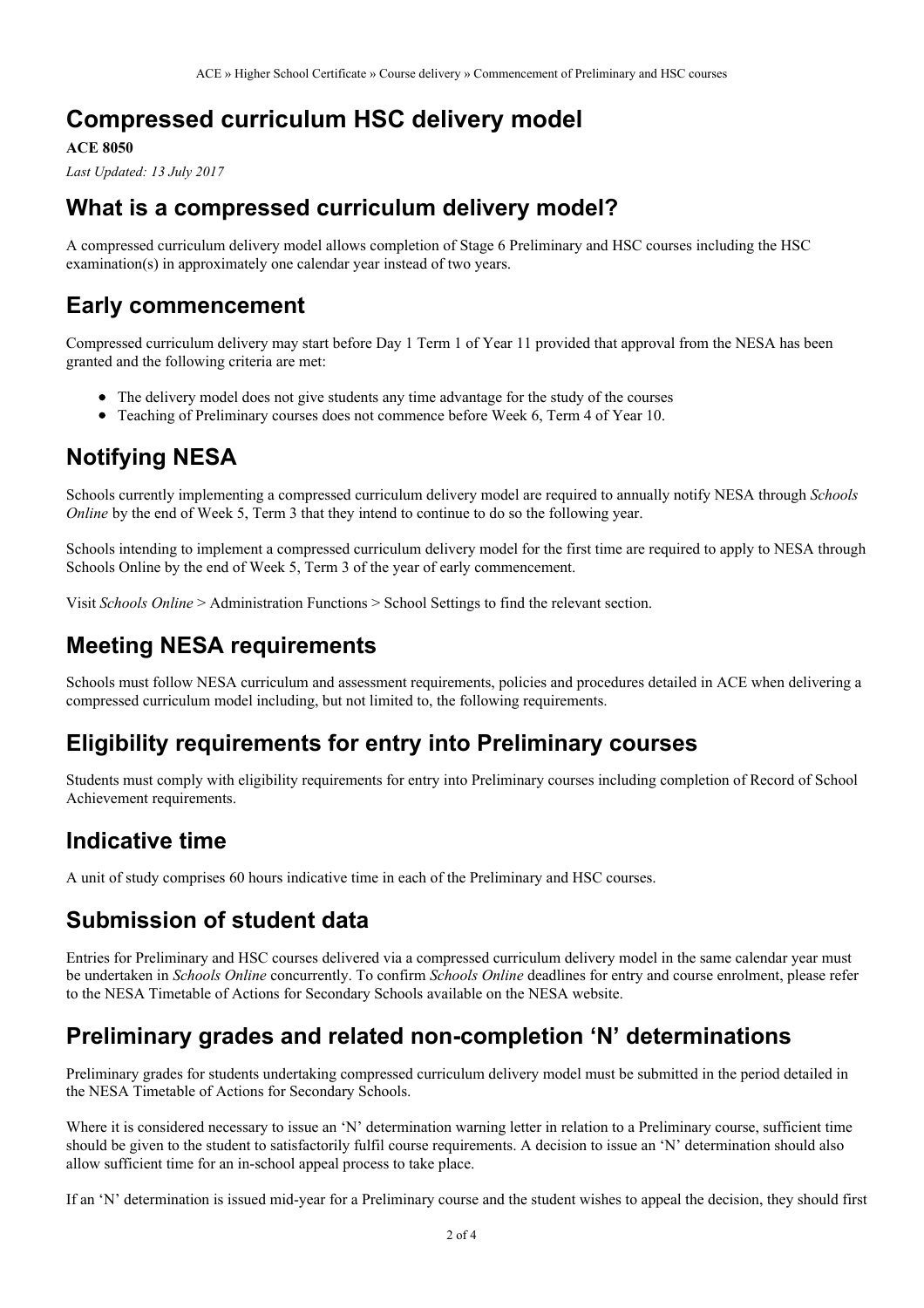ACE » Higher School Certificate » Course delivery » Commencement of Preliminary and HSC courses

appeal to the school. If the student then wishes to appeal the school's decision, the principal should contact NESA as soon as possible. NESA will convene a panel to process the appeal. If an 'N' determination is issued mid-year and the student does not wish to appeal the school's decision, the corresponding HSC entry should be withdrawn through *Schools Online* and the Preliminary 'N' determination should be entered during online grade collection.

Principals may allow a student who has received an 'N' determination in a Preliminary course to proceed to the HSC course provisionally, while concurrently satisfying any outstanding Preliminary requirements.

#### **HSC assessments and related non-completion 'N' determinations**

HSC assessment marks and other HSC results data for students undertaking compressed curriculum delivery model must be submitted in the period detailed in the NESA Timetable of Actions for Secondary Schools.

For HSC assessment purposes, all students undertaking the same HSC course in the same year must be assessed and their assessment marks reported as a single group.

Where it is considered necessary to issue an 'N' determination warning letter and/or an 'N' determination in relation to a HSC course, the process as outlined in the NESA Timetable of Actions for Secondary Schools is to be followed.